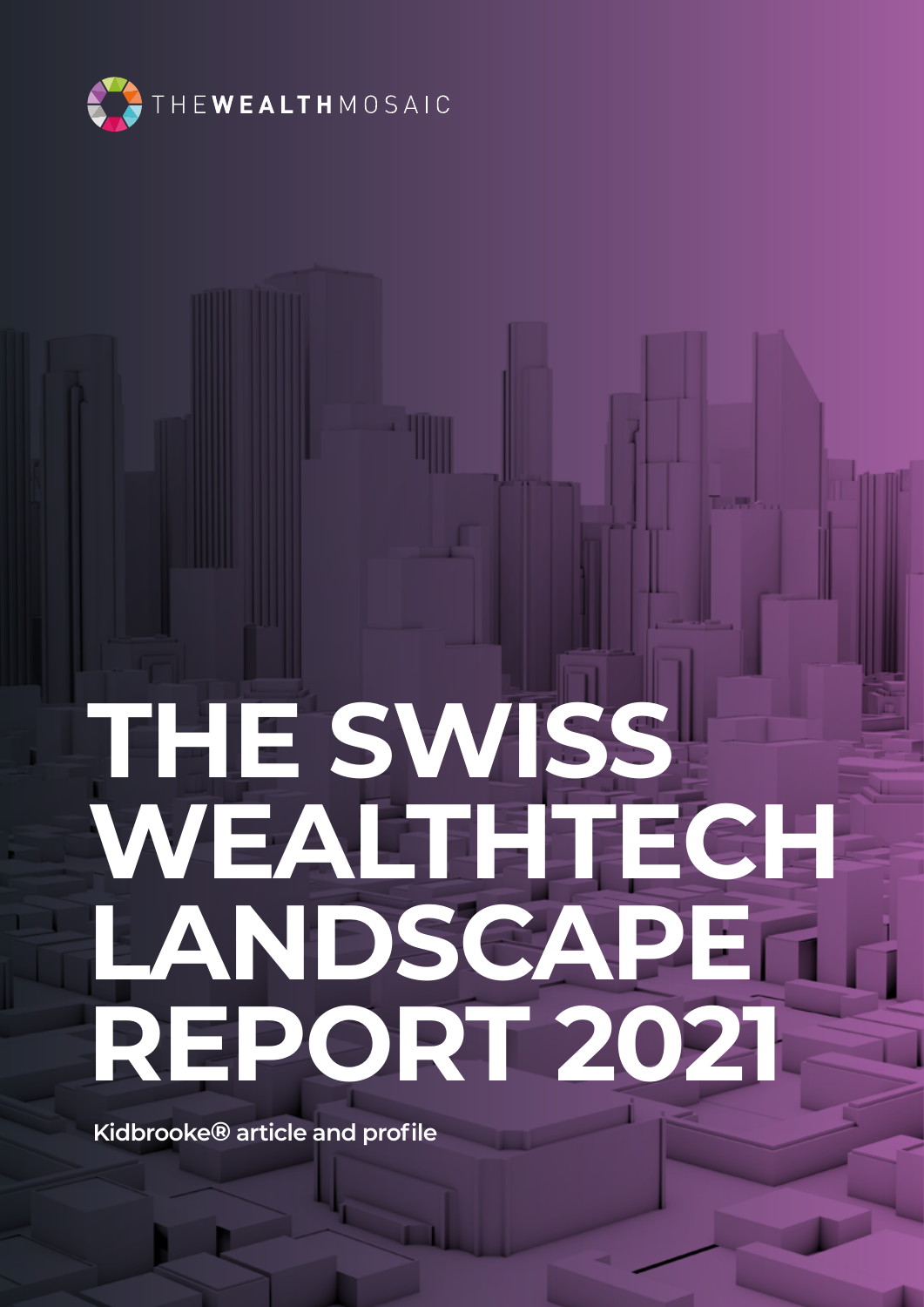# **Steps to heaven - how to take your customers on a journey to the land of digital trust**

# **Fredrik Daveus, CEO at Kidbrooke®, explores how to build trust in digital wealth management.**

It is no secret that financial services are going through a massive transformation at the moment. This historically conservative sector, which has been around for about as long as people have engaged in economic activity, is slowly moving to a versatile digital space. Although the form, context and channels change dramatically, the core values of financial businesses remain closely connected to integrity and trust. In wealth management, decades of hard work and an untarnished reputation earn this trust, coupled with imposing offices and a luxurious service matching the status of an upper-class customer. As wealth managers transition to digital and hybrid channels, many wonder what it takes to build trust in a new, leaner and often more democratized environment. Today we share insights on fostering customers' confidence in digital channels that we have gathered from several innovative wealth projects.

# **Tailor your digital journeys to the needs of your customers**

Customer listening is already a common practice on digital-first e-commerce, social media, and entertainment platforms. This practice seeks insights to improve the customer experience by exploring customer success, friction points and missed opportunities in current solutions through surveys, focus groups and customer feedback on social media. The insights from customer listening should be an essential input for financial institutions building new products or services. It is critical to ensure that newly-built customer journeys

address your customers' needs with the user experience being easy to understand, reliable and interactive.

# **Let customers try before they buy**

As financial businesses explore data-driven approaches to engage their customers, predictive forecasting is another technological trend rising in prominence. We define predictive forecasting as the process of modelling the future value of financial products informed by the outlooks on the development of the global economy and capital markets, to drive a wide range of portfolio and risk management decisions. Predictive forecasting allows end customers to simulate the consequences of their investment decision-making and choose the assets that suit their needs best. Essentially, this approach lets them test-drive your financial products by evaluating their impact on a customer's financial situation before adding them to their portfolio.

# **Leverage automated fact-finding for smooth onboarding**

We all know that completing a questionnaire may be a daunting task, especially about a complex topic such as pension planning. Fortunately, the rise of open banking technology has increased the availability of tools helping to pre-populate some of the customer data, allowing for a faster and easier onboarding process. Furthermore, it is a good idea to leverage the customer data you already know as much as possible. Does the customer already have an account with your institution and wish to use

 $66$ 

**People save for their dreams, for their future, and to manage the uncertainty of tomorrow. Digital channels can enable you to keep them engaged in these journeys and offer them personalized and scalable advice in ways that haven't been available before.**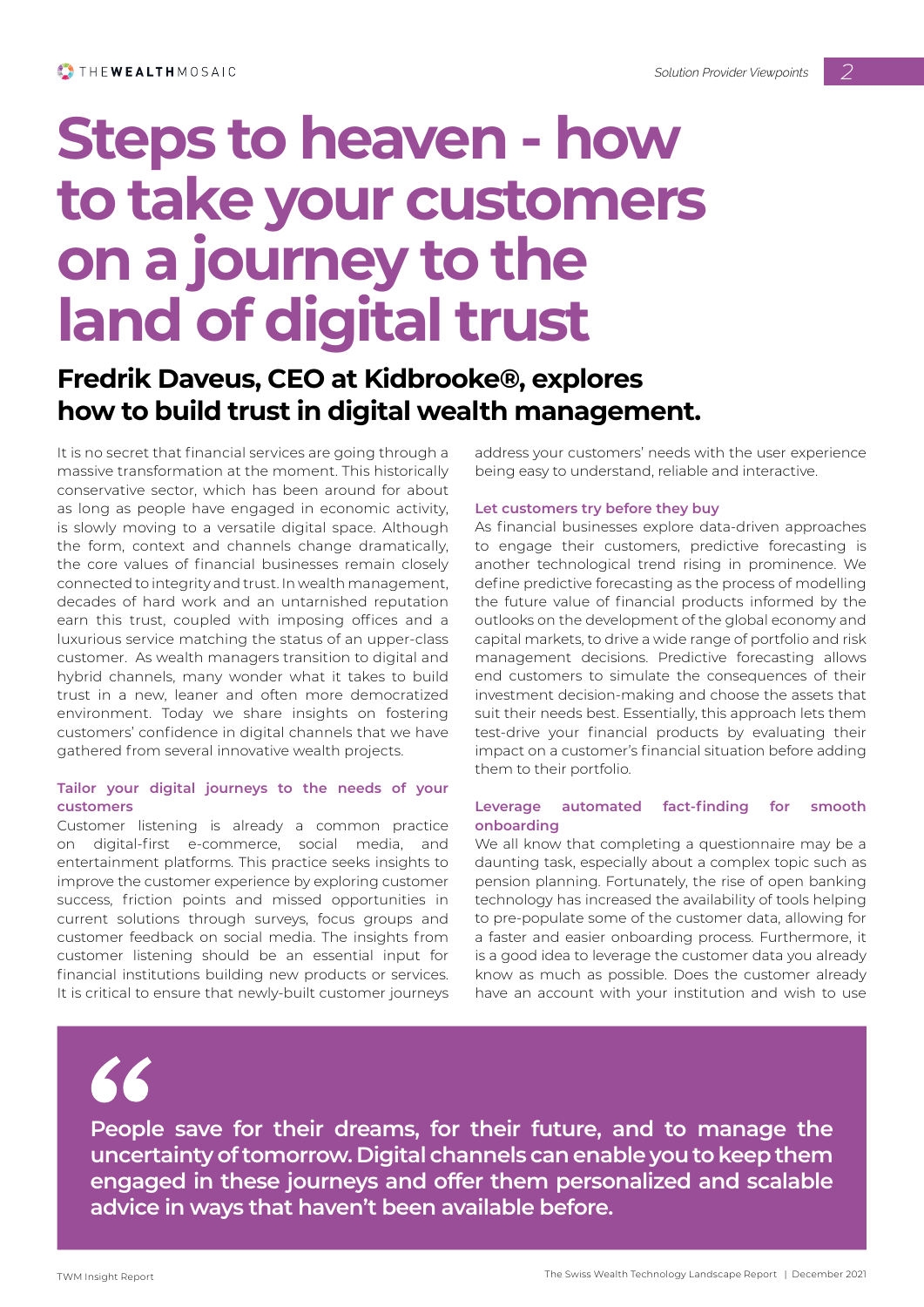another service you provide? Make sure there is a process to transfer all the relevant data to the new digital journey so that the customer feels at home when expanding their relationship with you.

# 66

**Trust is hard to build and easily compromised; therefore, it is crucial to nurture it continuously. In the context of wealth management, this means that you should only recommend options that are in your customers' best interest.**

# **Provide access to physical advisors when customers want more support**

Financial planning is not an easy task, and as much as you simplify your digital wealth journeys, it is likely that your clients might need help navigating your app or understanding financial jargon from time to time. Therefore, it is critical to provide channels for customers to reach your physical advisors and receive all the support they need, even in purely self-service journeys. A financial institution can achieve this by using intelligent communication solutions such as chats, video calls with options to share the screen, as well as more traditional means of contact such as email and phone support.

# **Avoid business models where profitability depends on customers making sub-optimal decisions**

Conflicts of interest and predatory business models have a devastating effect on communities, and in some cases even the global economy. Unfortunately, some financial firms might still value profitability over the trust of their customers. Trust is hard to build and easily compromised; therefore, it is crucial to nurture it continuously. In the context of wealth management, this means that you should only recommend options that are in your customers' best interest. Kidbrooke's financial simulation engine, OutRank, can support this process by implementing its utility maximization approach to ensure that your digital journey only recommends offerings that benefit your customers.

## **Don't stop at the point-of-sale; include monitoring and proactive nudging**

It is often the case that the digital journeys finish with the customer's purchase of a selection of recommended investment products. However, this is far from the end of their financial planning journey, often rather the opposite. People save for their dreams, for their future, and to manage the uncertainty of tomorrow. Digital channels can enable you to keep them engaged in these journeys and offer them personalized, scalable advice in ways that haven't been available before. For example, leveraging a financial simulation engine could help you to generate relevant notifications on your customers' financial milestones across an entire book of business. Moreover, such an engine can also be triggered proactively by a customer wishing to perform a financial health check and evaluate the most optimal next step for them to take.

Financial institutions have reaped the benefits of highly scalable digital channels for a while now, and they tend to follow the engagement strategies of entertainment companies. We have seen Spotify-like yearly investment round-ups designed to be shared with customers' subscribers on social media, the replication of other users' portfolios and the creation of Facebook-like social networks of investment enthusiasts. There are undoubtedly many ways to improve the engagement of your current customers. Still, some strategies that work well in the entertainment context may not be appropriate for a financial institution. In an environment where trust is one of the core values constituting your brand, it is essential to keep the context and the content of your notifications, nudges and interactive elements relevant, seamless and ethical. At Kidbrooke, we believe that the context of digital communication with your customers should be linked to their needs and we continue to work to help you create the best customer experiences, fostering long-term trust.

**Digital channels can enable you to keep them engaged in these journeys and offer them personalized, scalable advice in ways that haven't been available before.**



# **Fredrik Daveus**

CEO at Kidbrooke® Stockholm, Sweden

E: fredrik.daveus@kidbrooke.com T: +46 870 899 20

 $\ddot{\mathbf{0}}$ 

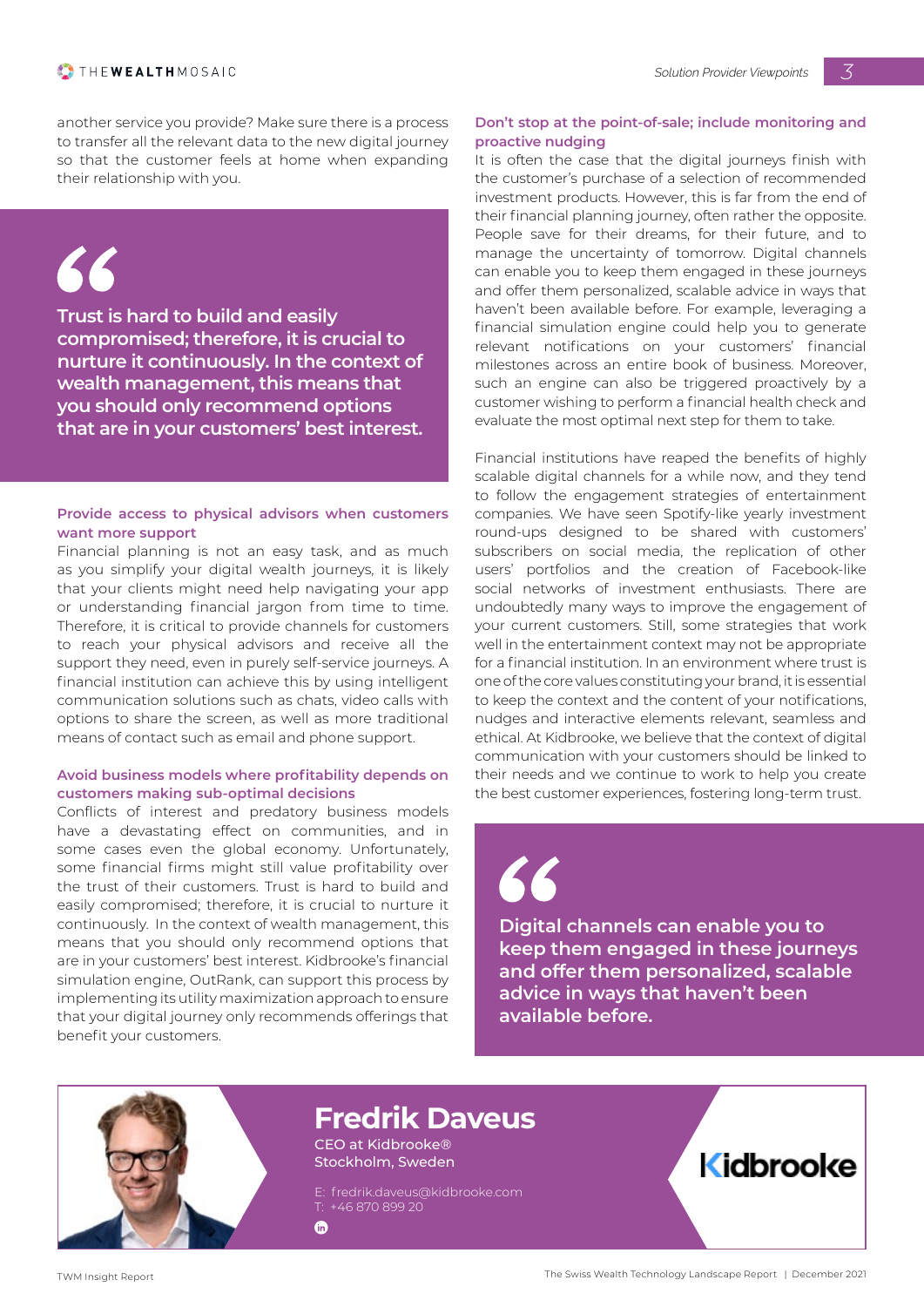

**Stockholm, Sweden**

# **Overview**

High-quality, personalized and engaging financial advice and guidance are currently too expensive to produce with today's methods resulting in a lack of supply, especially for underserved segments. Financial planning services have previously only been accessible to High Net Worth Individuals (HNWIs). Kidbrooke's OutRank API is designed to lower the cost of providing wealth management services, allowing everyone to make educated financial decisions for their future.

Access to Kidbrooke's technology can improve customer engagement, make a real difference with respect to inclusion and ultimately improve the quality and profitability of the underlying business models. By providing B2B automated financial analytics via OutRank, our financial simulation engine, we shorten time to market as well as lower the cost of providing wealth management services without compromising on performance or scalability. Due to its holistic approach, OutRank has the capability of providing decisionsupport for virtually any financial decision that would involve cash flow modelling, powering a wide range of financial use cases.

# **Solutions overview**

OutRank is an easy-to-use and scalable financial simulation engine delivered as a stateless Cloud-based API. It helps our customers, financial institutions of various sizes to build innovative, reliable and secure wealth experiences.

CE&M DP&T IP&T PBA&R RA&M

## **Featured solutions**

| <b>Pension Planning</b>                |                                                          |  |  |
|----------------------------------------|----------------------------------------------------------|--|--|
| <b>Credit and Mortgage Analytics</b>   |                                                          |  |  |
| <b>Holistic Financial Planning</b>     |                                                          |  |  |
| <b>Short-to-Medium Term Savings</b>    |                                                          |  |  |
|                                        |                                                          |  |  |
|                                        |                                                          |  |  |
|                                        |                                                          |  |  |
|                                        |                                                          |  |  |
|                                        |                                                          |  |  |
| <b>Contact us for more information</b> |                                                          |  |  |
|                                        |                                                          |  |  |
|                                        | <b>Zalija Gindullina</b>                                 |  |  |
|                                        | <b>Head of Business Development</b>                      |  |  |
|                                        | E: zaliia.gindullina@kidbrooke.com<br>T: +46 700 407 845 |  |  |
|                                        |                                                          |  |  |
|                                        | <b>Natalie Burke</b>                                     |  |  |
|                                        | <b>Marketing Manager</b>                                 |  |  |
|                                        | E: natalie.burke@kidbrooke.com<br>T: +46 735 004 073     |  |  |
|                                        |                                                          |  |  |
|                                        | Click here to find out more and connect                  |  |  |

# **Kidbrooke factfile**

| Telephone number                          | +46 870 899 20                                                                                                                 |
|-------------------------------------------|--------------------------------------------------------------------------------------------------------------------------------|
| Email address                             | info@kidbrooke.com                                                                                                             |
| Website                                   | www.kidbrooke.com                                                                                                              |
| Number of employees                       | $10 - 50$                                                                                                                      |
| Target regions                            | Asia, Central America,<br>Eastern Europe, Middle<br>East, North America,<br><b>Western Europe</b>                              |
| <b>Types of Wealth</b><br>Managers served | Asset Managers, Bank<br>Wealth Managers, Family<br>Offices, Financial Advisors,<br>Insurance-Based, Digital<br>Wealth Platform |

# **Contact us for more information**







# **Natalie Burke** Marketing Manager